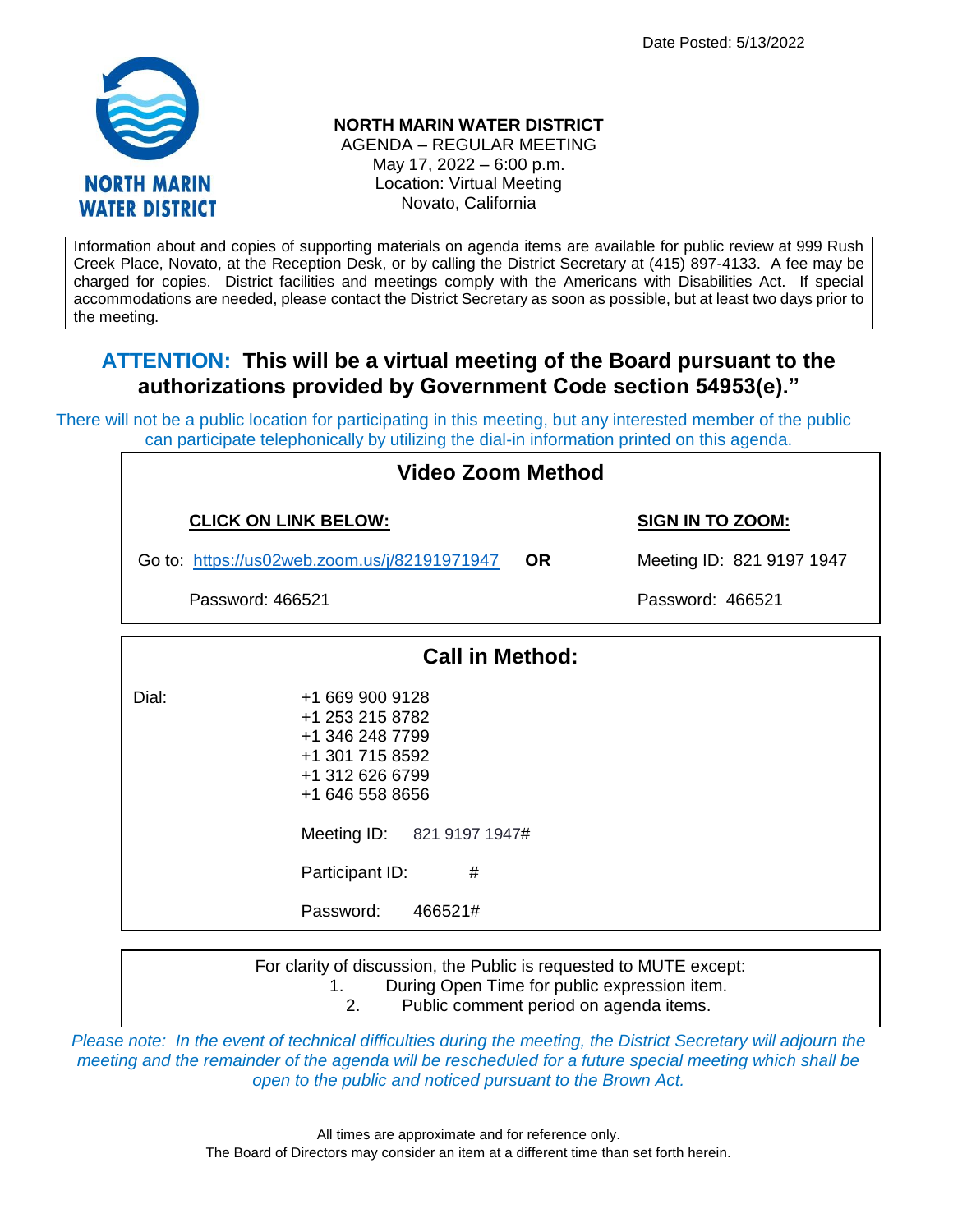| Est.        |      |                                                                                                                                                                                                                                                                                                                                                                                                                                                                                                                                                                                                                     |  |
|-------------|------|---------------------------------------------------------------------------------------------------------------------------------------------------------------------------------------------------------------------------------------------------------------------------------------------------------------------------------------------------------------------------------------------------------------------------------------------------------------------------------------------------------------------------------------------------------------------------------------------------------------------|--|
| <b>Time</b> | Item | <b>Subject</b><br><b>CALL TO ORDER</b>                                                                                                                                                                                                                                                                                                                                                                                                                                                                                                                                                                              |  |
| 6:00 p.m.   |      |                                                                                                                                                                                                                                                                                                                                                                                                                                                                                                                                                                                                                     |  |
|             | 1.   | <b>APPROVE MINUTES FROM REGULAR MEETING, May 3, 2022</b>                                                                                                                                                                                                                                                                                                                                                                                                                                                                                                                                                            |  |
|             | 2.   | <b>GENERAL MANAGER'S REPORT</b>                                                                                                                                                                                                                                                                                                                                                                                                                                                                                                                                                                                     |  |
|             | 3.   | <b>OPEN TIME: (Please observe a three-minute time limit)</b>                                                                                                                                                                                                                                                                                                                                                                                                                                                                                                                                                        |  |
|             |      | This section of the agenda is provided so that the public may express comments on any issues not<br>listed on the agenda that are of interest to the public and within the jurisdiction of the North Marin<br>Water District. When comments are made about matters not on the agenda, Board members can<br>ask questions for clarification, respond to statements or questions from members of the public, refer<br>a matter to staff, or direct staff to place a matter of business on a future agenda. The public may also<br>express comments on agenda items at the time of Board consideration.                |  |
|             | 4.   | <b>STAFF/DIRECTORS REPORTS</b>                                                                                                                                                                                                                                                                                                                                                                                                                                                                                                                                                                                      |  |
|             | 5.   | <b>MONTHLY PROGRESS REPORT</b>                                                                                                                                                                                                                                                                                                                                                                                                                                                                                                                                                                                      |  |
|             |      | <b>CONSENT CALENDAR</b>                                                                                                                                                                                                                                                                                                                                                                                                                                                                                                                                                                                             |  |
|             |      | The General Manager has reviewed the following items. To his knowledge, there is no opposition to<br>the action. The items can be acted on in one consolidated motion as recommended or may be<br>removed from the Consent Calendar and separately considered at the request of any person.                                                                                                                                                                                                                                                                                                                         |  |
|             | 6.   | <b>Consent – Approve::</b> Re-Authorizing Meetings by Teleconference of Legislative Bodies of<br>North Marin Water District<br><b>Resolution</b>                                                                                                                                                                                                                                                                                                                                                                                                                                                                    |  |
|             | 7.   | <b>Consent – Approve::</b> Utility Agreement between Caltrans and North Marin Water District<br>for Caltrans' West Marin Paving Project                                                                                                                                                                                                                                                                                                                                                                                                                                                                             |  |
|             | 8.   | <b>Consent – Approve:</b> : Approve Text for Spring 2022 Novato "Waterline", Issue 48                                                                                                                                                                                                                                                                                                                                                                                                                                                                                                                               |  |
|             |      | <b>ACTION CALENDAR</b>                                                                                                                                                                                                                                                                                                                                                                                                                                                                                                                                                                                              |  |
|             | 9.   | Approve: Exception to CalPERS 180-day Wait Period Requirement for Retiring Employee<br>Resolution                                                                                                                                                                                                                                                                                                                                                                                                                                                                                                                   |  |
|             | 10.  | <b>Approve:-</b> Consider Contract Extension for NMWD Trench Restoration Paving                                                                                                                                                                                                                                                                                                                                                                                                                                                                                                                                     |  |
|             |      | <b>INFORMATION ITEMS</b>                                                                                                                                                                                                                                                                                                                                                                                                                                                                                                                                                                                            |  |
|             | 11.  | FY 2021/22 Third Quarter Progress Report - Engineering Department                                                                                                                                                                                                                                                                                                                                                                                                                                                                                                                                                   |  |
|             | 12.  | FY 2021/22 Third Quarter Progress Report - Water Conservation                                                                                                                                                                                                                                                                                                                                                                                                                                                                                                                                                       |  |
|             | 13.  | RRIFR Public Policy Facilitating Committee Annual Meeting Agenda - May 4, 2022                                                                                                                                                                                                                                                                                                                                                                                                                                                                                                                                      |  |
|             | 14.  | NBWA Meeting-May 6, 2022                                                                                                                                                                                                                                                                                                                                                                                                                                                                                                                                                                                            |  |
|             | 15.  | <b>MISCELLANEOUS</b><br>Disbursements - Dated May 5, 2022                                                                                                                                                                                                                                                                                                                                                                                                                                                                                                                                                           |  |
|             |      | <b>News Articles:</b><br>Marin IJ - Utilities assess supply options - DISTRICT STUDIES<br>Marin IJ – Marin Voice – Water ethic should include drinking recycled wastewater<br>Marin IJ – Opinion -MMWD asks too much of careful ratepayers<br>Marin IJ - District adjusts rules on water - MARIN MUNICIPAL<br>Marin IJ – Drought, rising costs halt community garden project – NOVATO<br>Marin IJ – Marin Voice – Take a 'silver buckshot' approach to water reliability<br>Marin IJ - Weak water savings fuel calls for harder line - STATE DROUGHT<br>Marin IJ - Californians ignore water savings goal - DROUGHT |  |